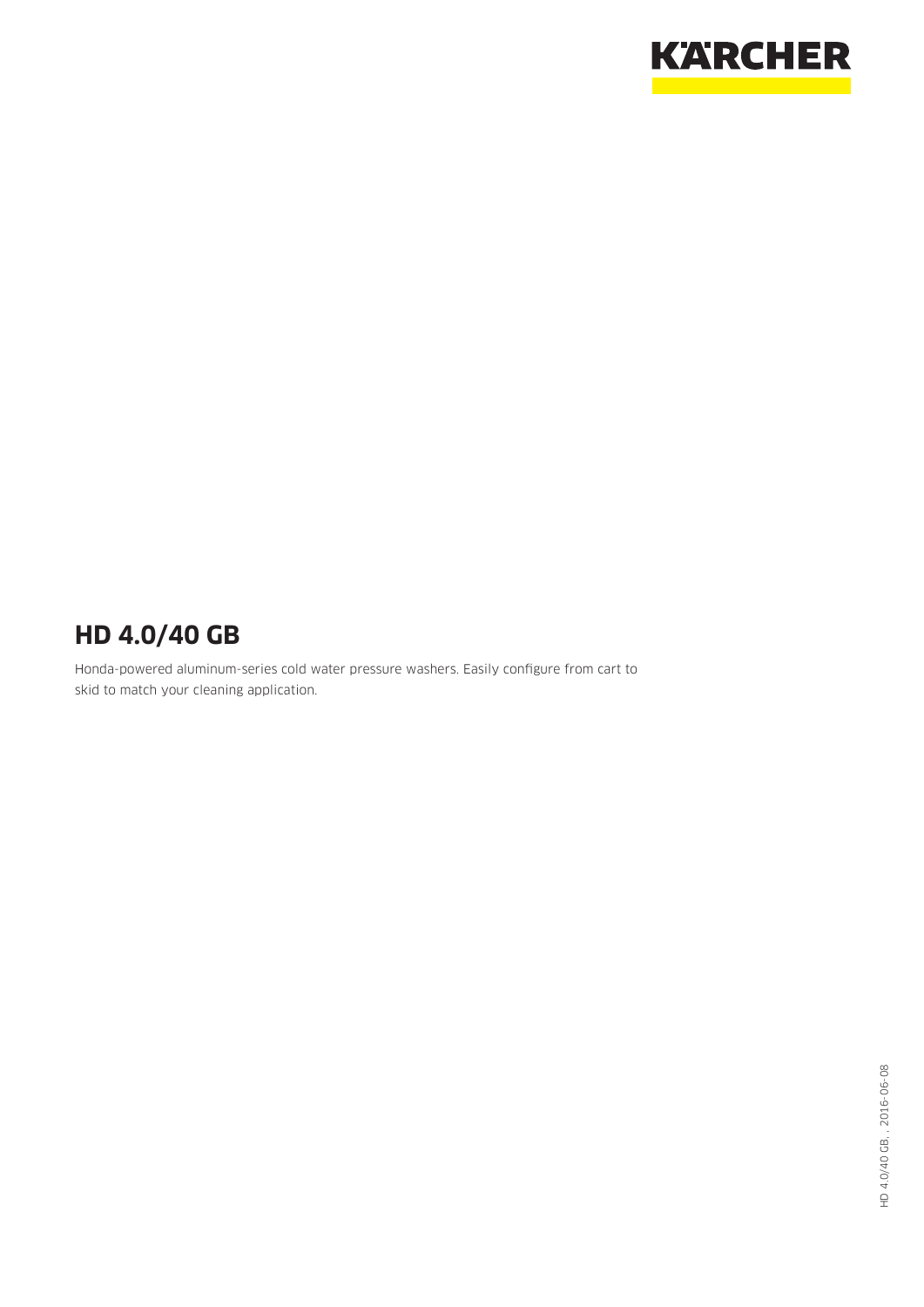|                                |            | Compact, light and extremely mobile<br>Crankshaft pump |
|--------------------------------|------------|--------------------------------------------------------|
| <b>Technical data</b>          |            |                                                        |
| <b>Water Volume</b>            | <b>GPM</b> | $\overline{4}$                                         |
| <b>Operating pressure</b>      | PSI        | 4000                                                   |
| Weight                         | <b>Ibs</b> | 130                                                    |
| Dimensions (L x W x H)         | in         | $43 \times 26 \times 27$                               |
|                                |            |                                                        |
| <b>Equipment</b>               |            |                                                        |
| Anti-twist system (AVS)        |            | $\qquad \qquad -$                                      |
| Trigger gun                    |            | Standard trigger gun                                   |
| High-pressure hose             | ft         | 50                                                     |
| <b>Pressure switch control</b> |            | $\sim$                                                 |
| Switch-CHEM-System             |            | $\qquad \qquad$                                        |
| <b>Servo Control</b>           |            | $\overline{\phantom{a}}$                               |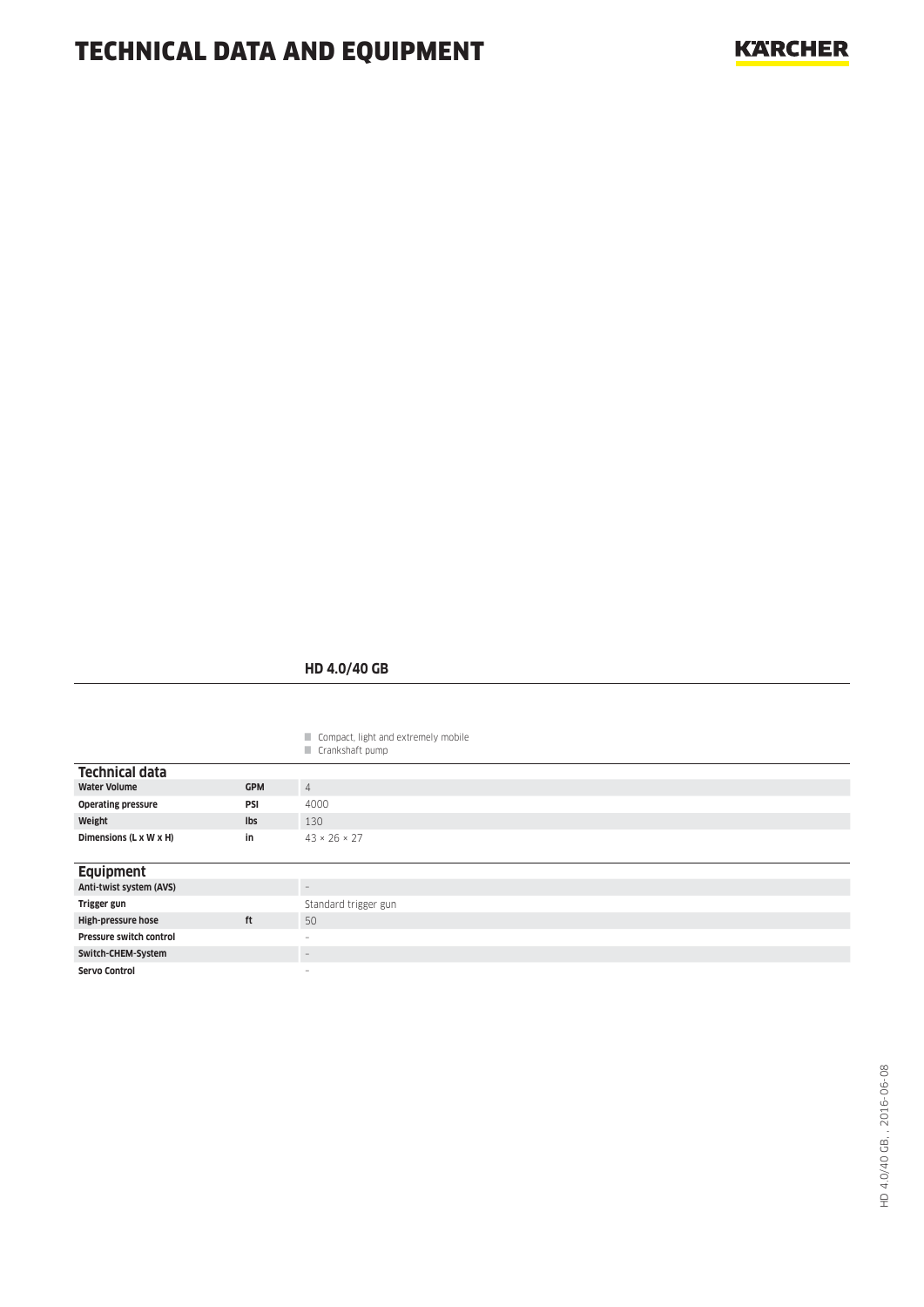#### **KARCHER**

















|                                                                                       |                | Order no.   | ID              |         | Length           | <b>RRP</b> | <b>Description</b> |                  |
|---------------------------------------------------------------------------------------|----------------|-------------|-----------------|---------|------------------|------------|--------------------|------------------|
| Standard with unions on both sides                                                    |                |             |                 |         |                  |            |                    |                  |
| High-pressure hose packaged                                                           | $\mathbf{1}$   | 6.391-342.0 | ID <sub>8</sub> | 315 bar | 10 m             |            |                    | $\blacktriangle$ |
| High-pressure hose, 30 m DN 8,<br>including rotary coupling                           | $\overline{2}$ | 6.390-293.0 | ID <sub>8</sub> | 315 bar | 30 m             |            |                    | $\blacktriangle$ |
| Longlife 400 with unions on both sides                                                |                |             |                 |         |                  |            |                    |                  |
| High pressure hose DN 6, 10 m,<br>drehbar,l                                           | 3              | 6.391-883.0 | ID <sub>6</sub> | 400 bar | 10 <sub>m</sub>  |            |                    | $\blacktriangle$ |
| High-pressure hose packaged                                                           | $\overline{4}$ | 6.391-354.0 | ID <sub>8</sub> | 400 bar | 10 m             |            |                    | $\blacktriangle$ |
| High-pressure hose Longlife 400,<br>15 m, DN 8, including rotary coup-<br>ling        | 5              | 6.389-709.0 | ID <sub>8</sub> | 400 bar | 15 m             |            |                    | $\blacktriangle$ |
| High-pressure hose Longlife 400,<br>30 m DN 8, including rotary coup-<br>ling         | 6              | 6.390-294.0 | ID <sub>8</sub> | 400 bar | 30 m             |            |                    | ▲                |
| High-pressure hose 1.5 m, DN 8,<br>including connectors                               | 7              | 6.390-178.0 | ID <sub>8</sub> | 400 bar | 1.5 <sub>m</sub> |            |                    | $\Box$           |
| Longlife food design with screw connections at both ends                              |                |             |                 |         |                  |            |                    |                  |
| High pressure hose food DN 8 / 10<br>m                                                | 8              | 6.391-864.0 | ID <sub>8</sub> | 400 bar | 10 m             |            |                    | $\blacktriangle$ |
| High-pressure hose food industry<br>400 bar, 20 m, DN 8, including<br>rotary coupling | 9              | 6.391-887.0 | ID <sub>8</sub> | 400 bar | 20 m             |            |                    | ▲                |
| <b>Standard</b>                                                                       |                |             |                 |         |                  |            |                    |                  |
| High-pressure hose, 10 m, DN 6,<br>300 bar, AVS trigger gun connec-<br>tion           | 10             | 6.391-875.0 | ID <sub>6</sub> | 300 bar | 10 m             |            |                    | $\Box$           |
| Longlife 400                                                                          |                |             |                 |         |                  |            |                    |                  |
| High pressure hose DN 6, 10 m,<br>Longlife                                            | 11             | 6.391-882.0 | ID <sub>6</sub> | 400 bar | 10 <sub>m</sub>  |            |                    | $\Box$           |
| High-pressure hose packaged                                                           | 12             | 6.391-351.0 | ID <sub>8</sub> | 400 bar | 10 m             |            |                    | $\Box$           |
| <b>Special hoses</b>                                                                  |                |             |                 |         |                  |            |                    |                  |
| High-pressure hose 1.5 m, DN 8,<br>including connectors, outlet bend                  | 13             | 6.388-886.0 | ID <sub>8</sub> | 400 bar | 1.5 <sub>m</sub> |            |                    | $\Box$           |

 $\Box$  Available accessories.  $\blacktriangle$  Extension hose.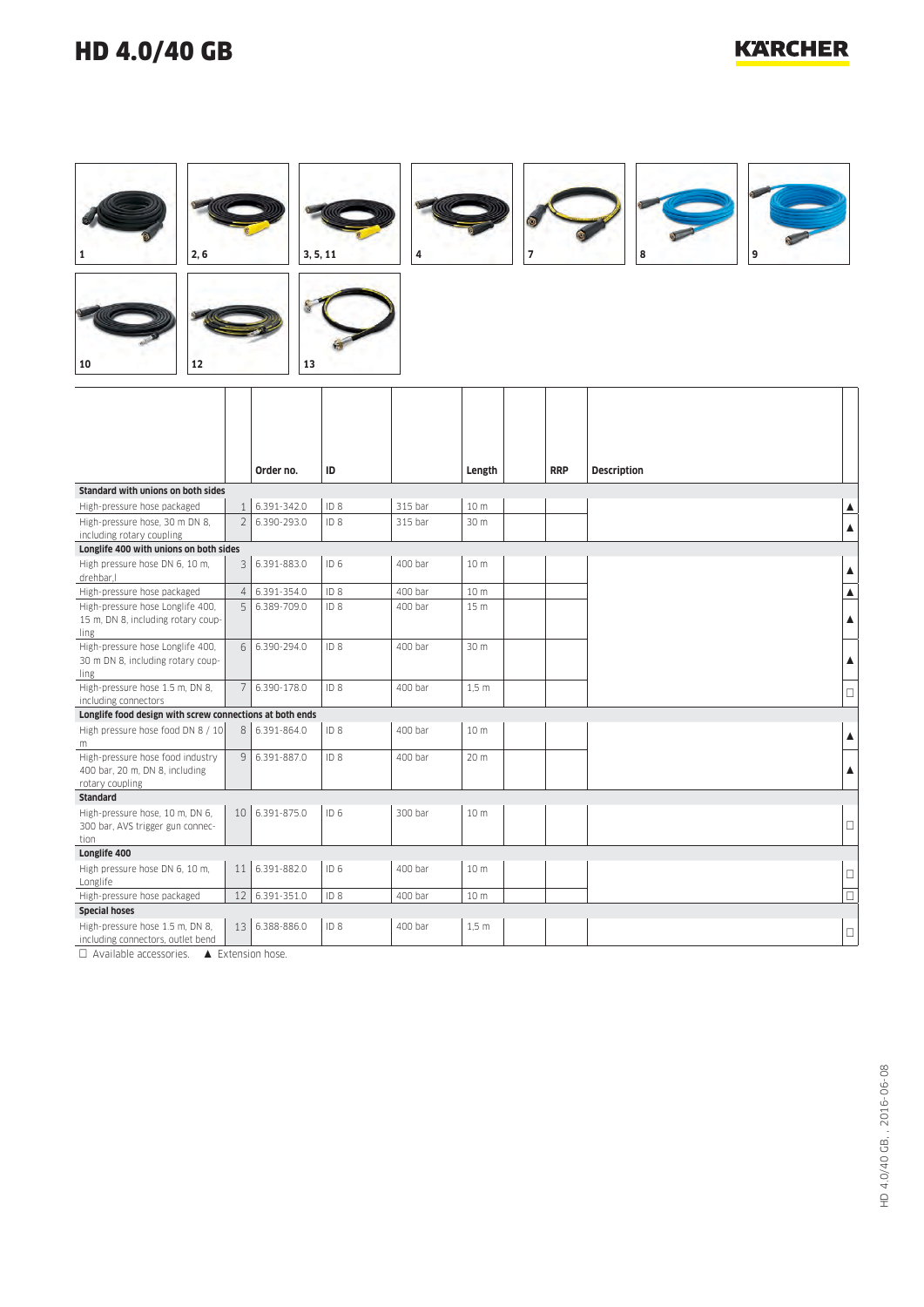**KARCHER** 



|                                    |          | Order no.        | Water Volume |  | <b>RRP</b> | Description |                     |
|------------------------------------|----------|------------------|--------------|--|------------|-------------|---------------------|
| Trigger guns                       |          |                  |              |  |            |             |                     |
| High end high-pressure trigger gun | $1\vert$ | 4.775-823.0      |              |  |            |             | $\Box$              |
| Quick connect                      |          |                  |              |  |            |             |                     |
| Quick coupling                     |          | 2 6.401-458.0    |              |  |            |             |                     |
| Plug nipple                        |          | 3 6.401-459.0    |              |  |            |             | $\frac{\Box}{\Box}$ |
| $\Box$ Available accessories       |          | A Extension hose |              |  |            |             |                     |

Available accessories. ▲ Extension hose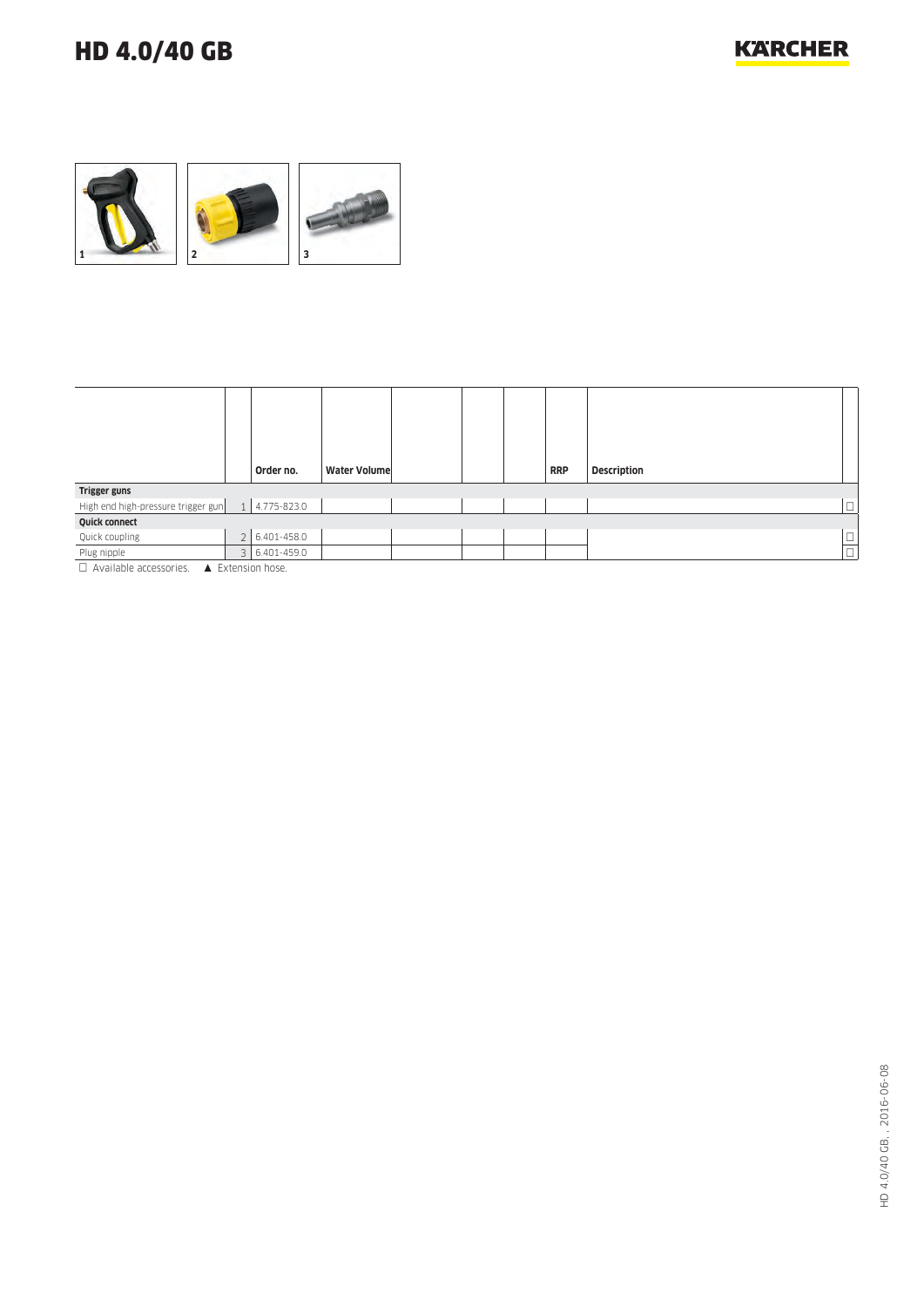

|                                                                |                | Order no.   | Nozzle size |  |  |  | <b>RRP</b> | <b>Description</b> |        |  |
|----------------------------------------------------------------|----------------|-------------|-------------|--|--|--|------------|--------------------|--------|--|
| Power nozzle spray angle 25°                                   |                |             |             |  |  |  |            |                    |        |  |
| 25° power nozzle for applying<br>cleaning agent                | 1 <sup>1</sup> | 2.884-521.0 | 250         |  |  |  |            |                    | $\Box$ |  |
| $\Box$ Available accessories. $\blacktriangle$ Extension hose. |                |             |             |  |  |  |            |                    |        |  |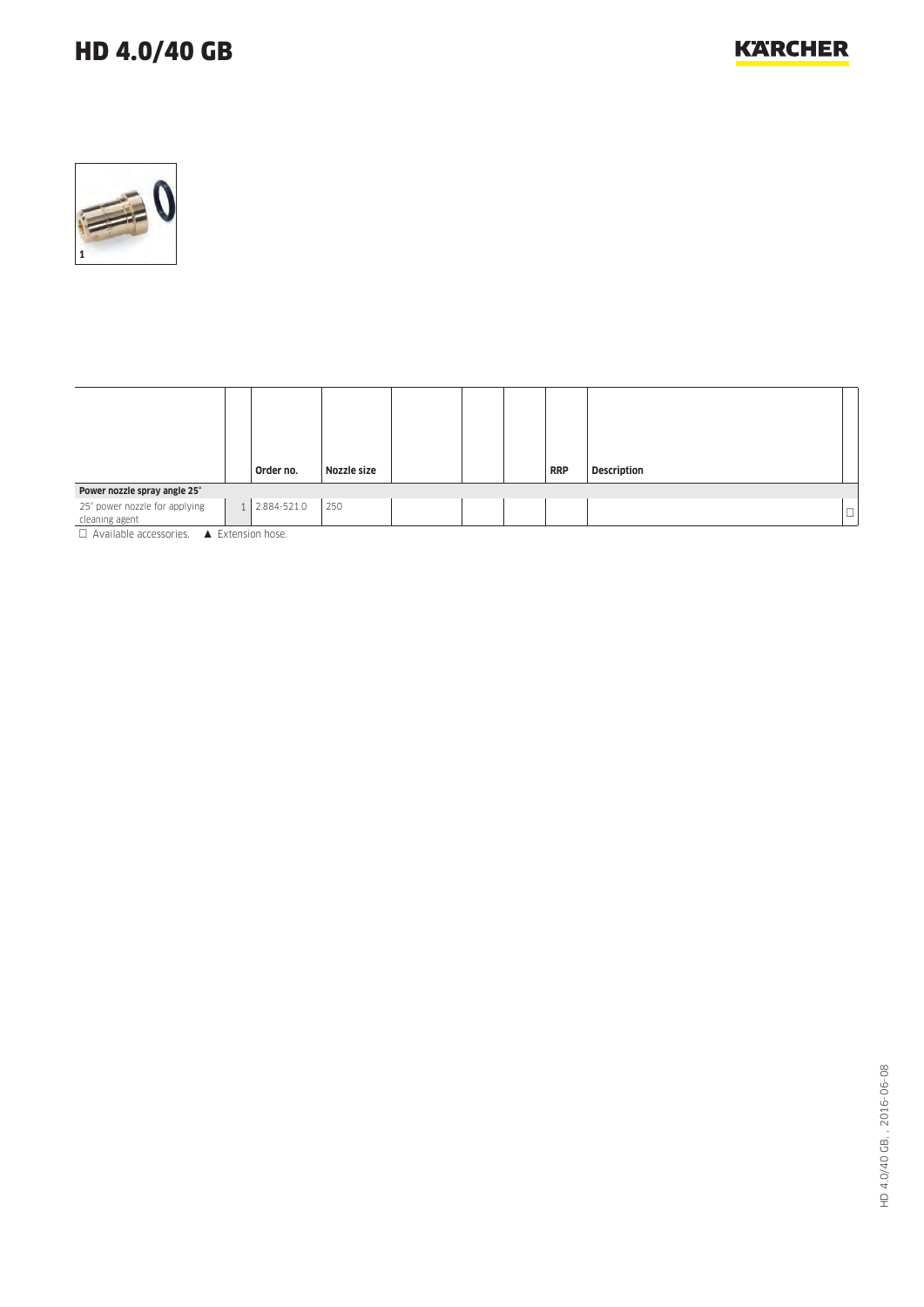

|                                                                |  | Order no.     |  |  |  |  | <b>RRP</b> | <b>Description</b> |  |  |
|----------------------------------------------------------------|--|---------------|--|--|--|--|------------|--------------------|--|--|
| <b>Adapters</b>                                                |  |               |  |  |  |  |            |                    |  |  |
| Adapter M22 - Swivel                                           |  | 1 4.424-004.0 |  |  |  |  |            | $\Box$             |  |  |
| $\Box$ Available accessories. $\blacktriangle$ Extension hose. |  |               |  |  |  |  |            |                    |  |  |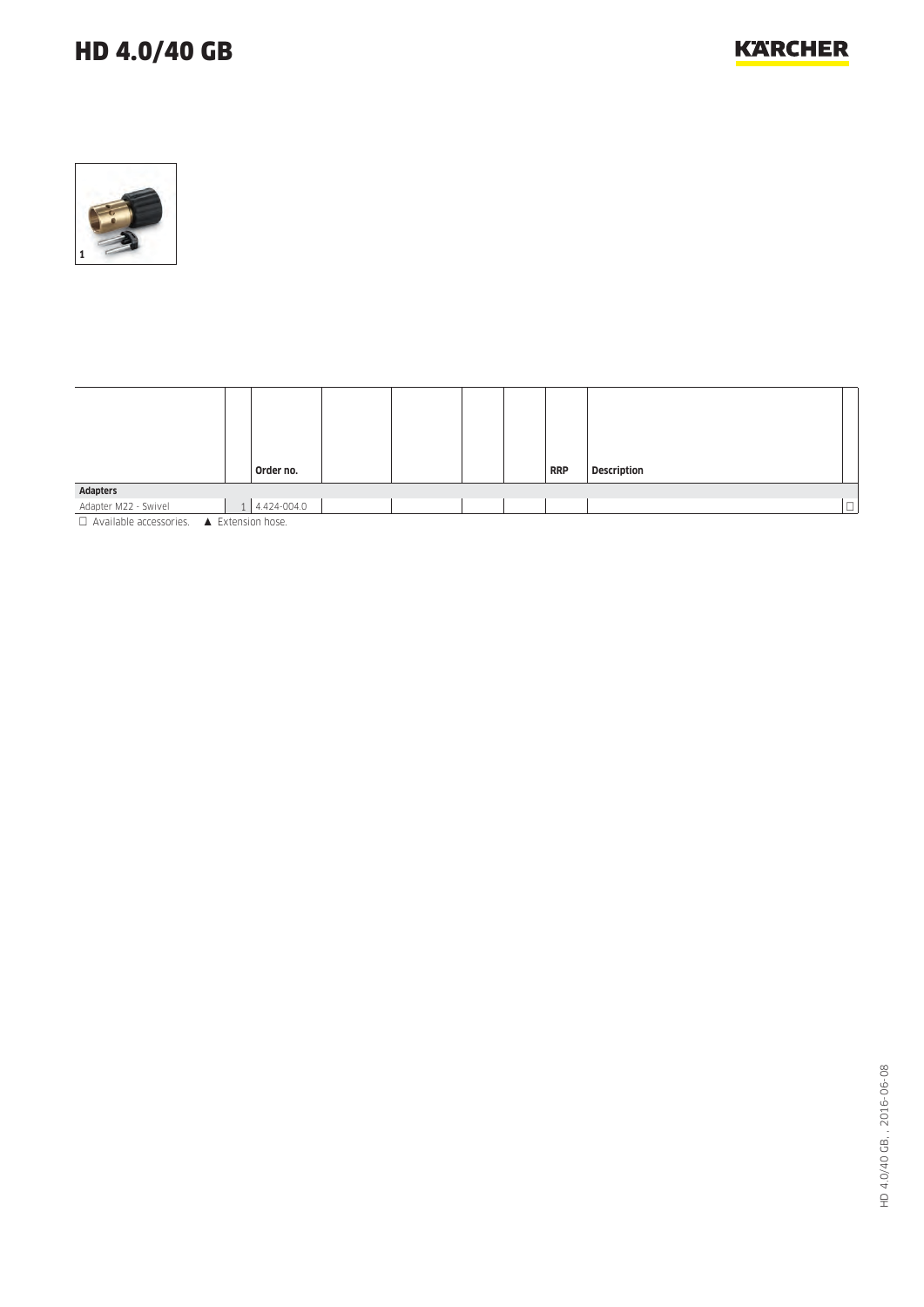

|                                                                |  | Order no.     | Length |  |  |  | <b>RRP</b> | Description |                     |  |
|----------------------------------------------------------------|--|---------------|--------|--|--|--|------------|-------------|---------------------|--|
| Automatic, self-winding hose reels                             |  |               |        |  |  |  |            |             |                     |  |
| Add-on kit hose reel plastics                                  |  | 1 6.392-975.0 | 20 m   |  |  |  |            |             | $\frac{\Box}{\Box}$ |  |
| Add-on kit hose reel                                           |  | 2 6.392-965.0 | 20 m   |  |  |  |            |             |                     |  |
| $\Box$ Available accessories. $\blacktriangle$ Extension hose. |  |               |        |  |  |  |            |             |                     |  |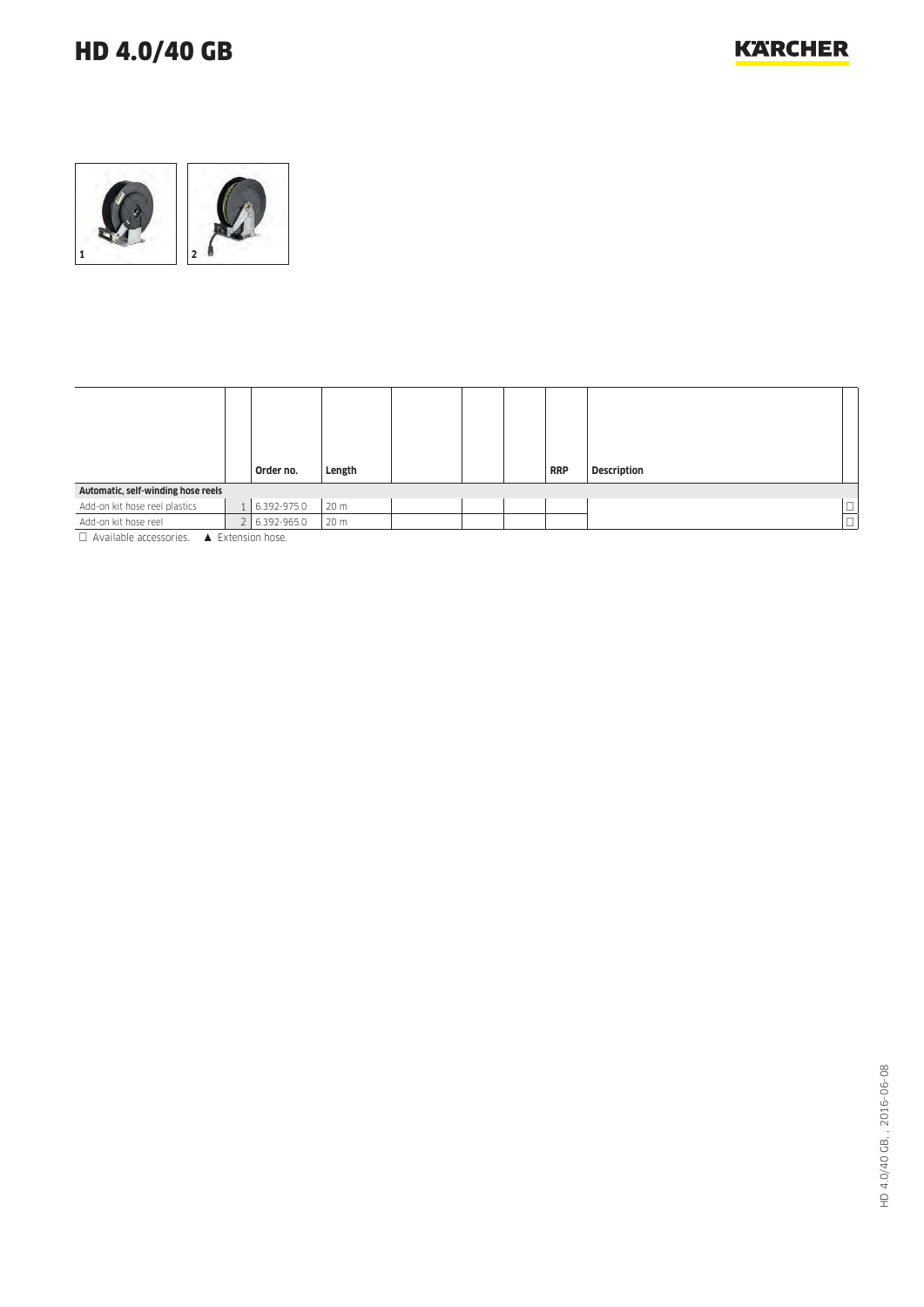

|                                                                |  | Order no.     |         | Length |  |  | <b>RRP</b> | <b>Description</b> |        |
|----------------------------------------------------------------|--|---------------|---------|--------|--|--|------------|--------------------|--------|
| Spray lance                                                    |  |               |         |        |  |  |            |                    |        |
| Lance 250 mm, non-rotatable                                    |  | 1 4.760-667.0 |         | 250 mm |  |  |            |                    | $\Box$ |
| Double lance                                                   |  |               |         |        |  |  |            |                    |        |
| Double lance 960 mm                                            |  | 2 6.394-665.0 | 310 bar | 960 mm |  |  |            |                    | $\Box$ |
| <b>Gutter cleaner</b>                                          |  |               |         |        |  |  |            |                    |        |
| Gutter cleaning lance                                          |  | 3 2.642-305.0 |         |        |  |  |            |                    | $\Box$ |
| $\Box$ Available accessories. $\blacktriangle$ Extension hose. |  |               |         |        |  |  |            |                    |        |